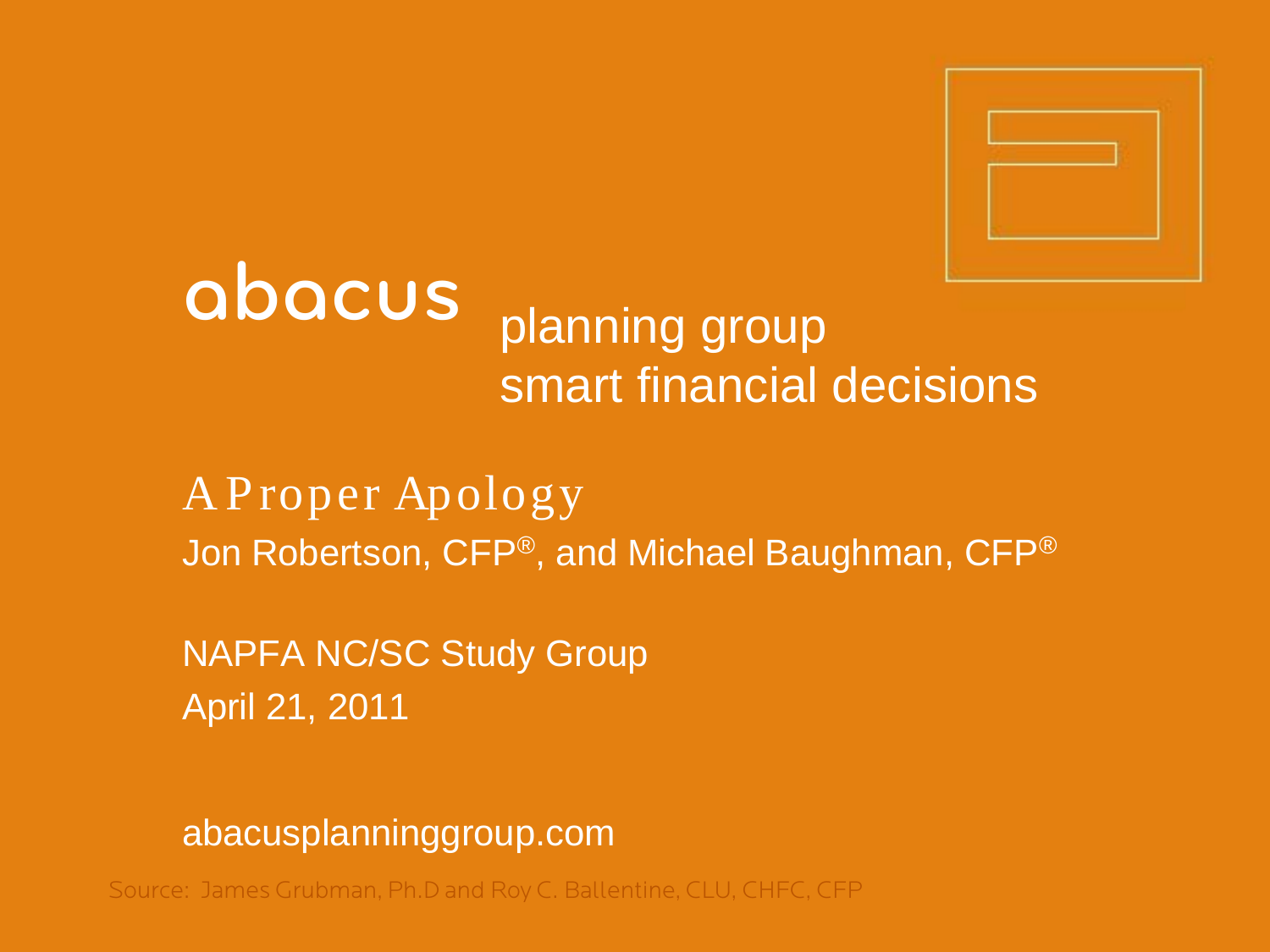

## Acknowledgements

# $\blacksquare$  James Grubman, Ph.D. **E** Roy C. Ballentine, CLU, ChFC, CFP<sup>®</sup>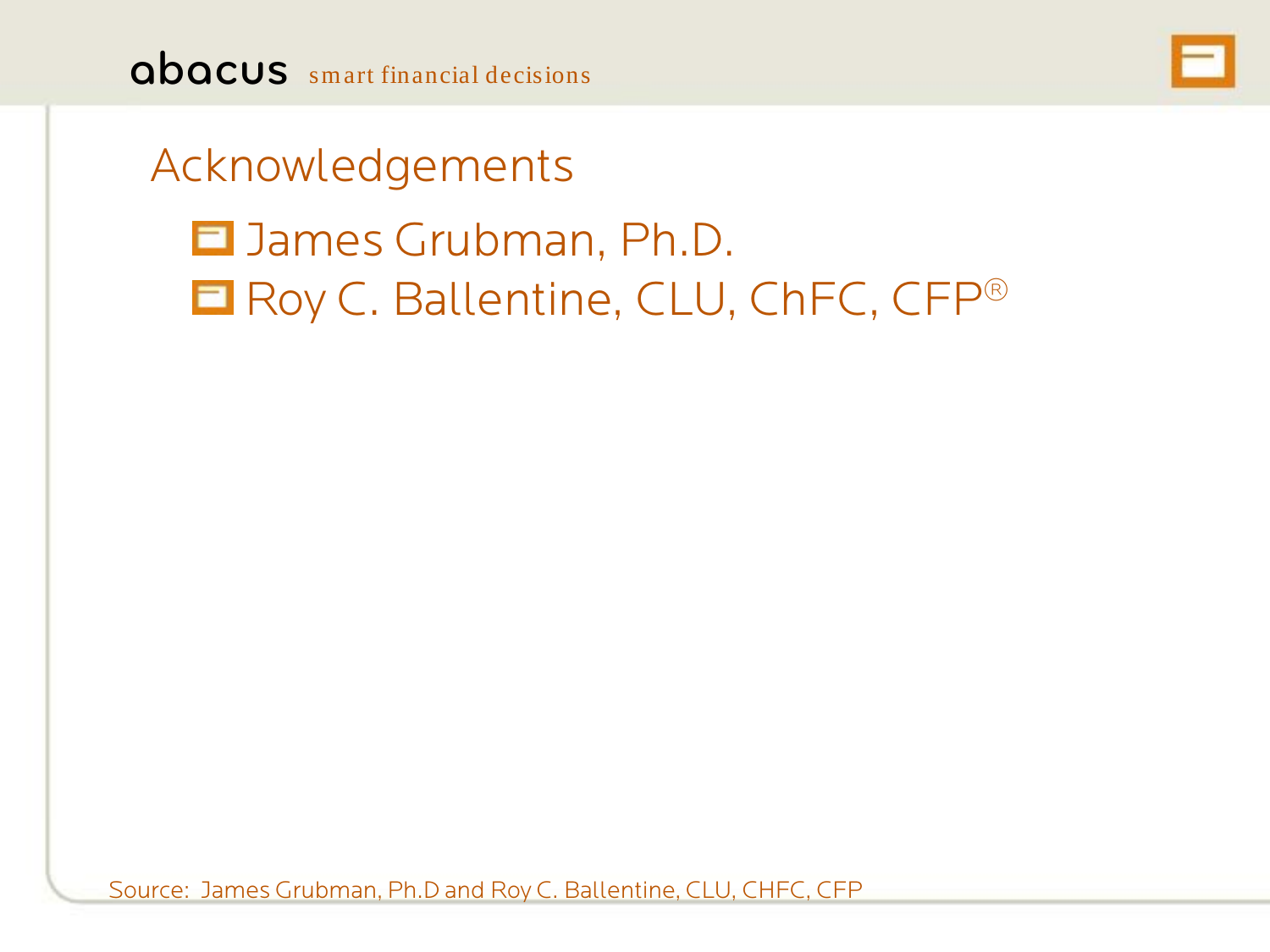

## Learning Objectives

 $\blacksquare$  How to repair mistakes with clients  $\blacksquare$  How to deliver an effective apology  $\blacksquare$  How to stay in control when you are churning inside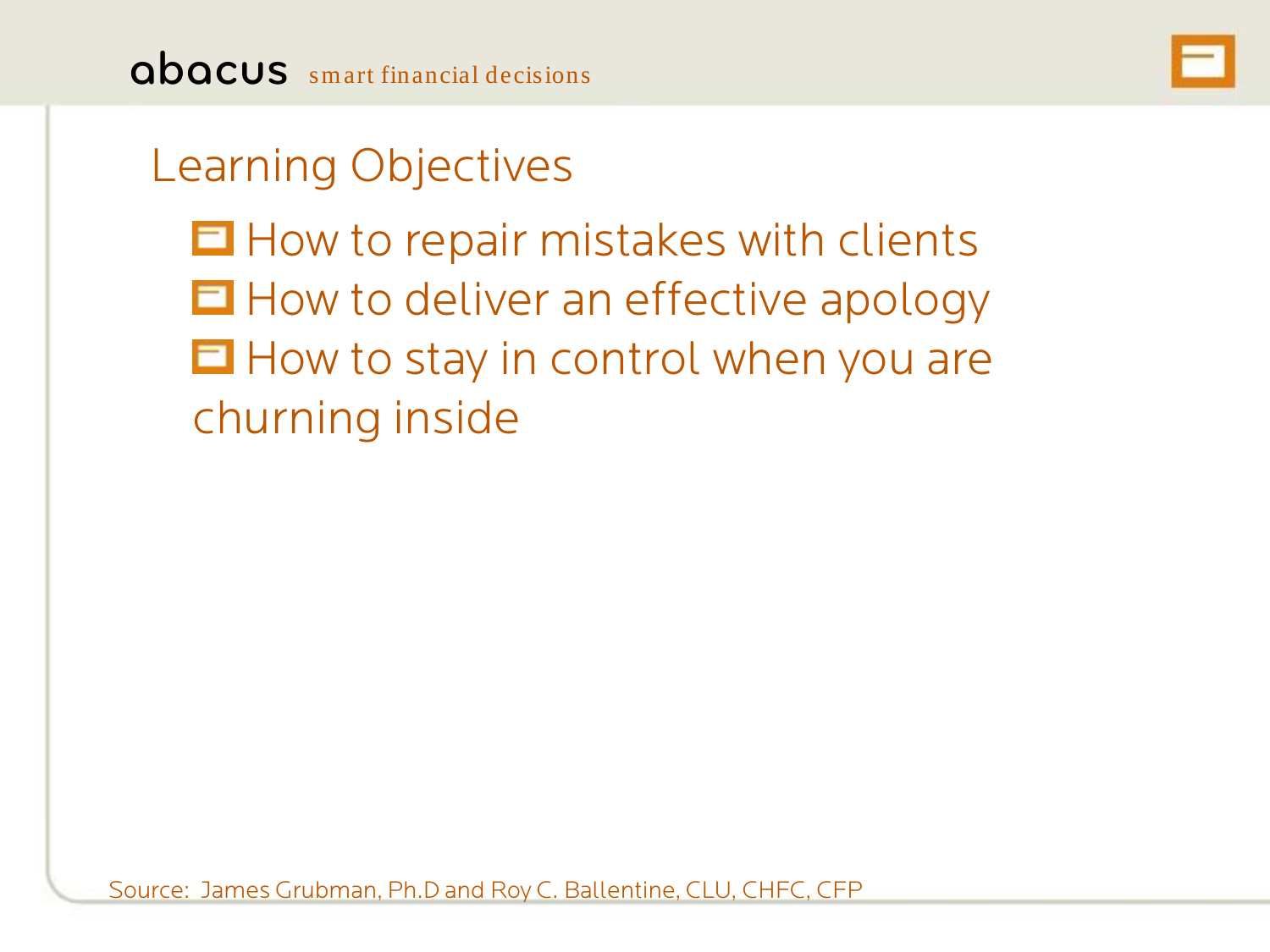

### Your Client Just Told You You Made a Big Mistake…

- $\Box$  Stay composed, control your anxiety this is the hardest step!
- $\Box$  Draw out the client, listen, show you are receptive
- $\Box$  Two biggest mistakes are defending and jumping to

#### problem-solving too soon

- $\Box$  Express apology for the error or misunderstanding:  $\Box$  "Wow, we made a mistake. I apologize sincerely for it, and we're going to find out what went wrong."
- $\Box$  Repeat back the client's objections to make sure you understand correctly and to show you understand correctly –

the client must know you have heard him/her:

"If I understand you correctly, you felt disappointed when…"

 $\Box$  "I completely understand that reaction. I agree what happened is not good..."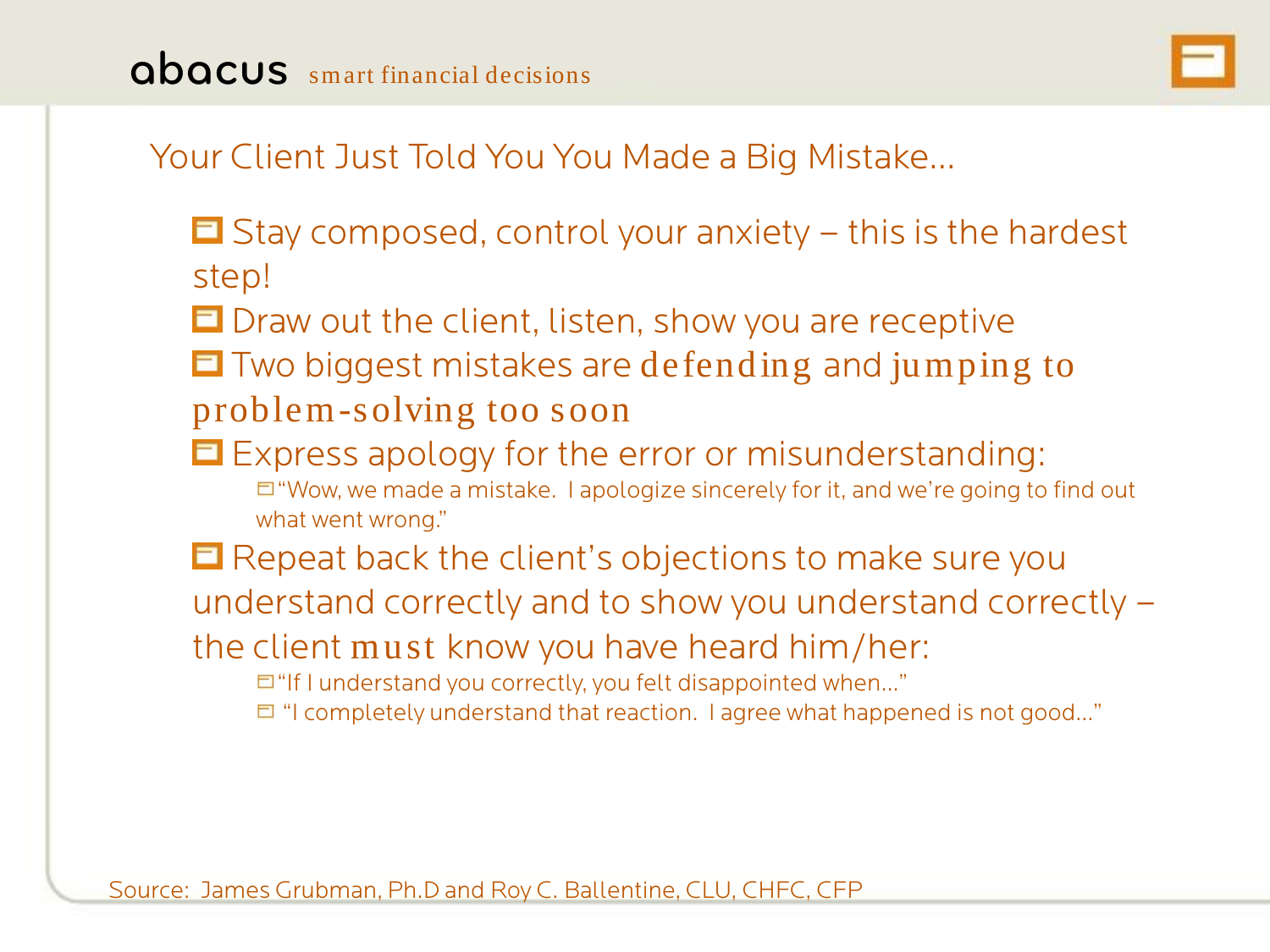

## Your Client Just Told You, You Made a Big Mistake…

- $\Box$  Ask clarifying questions only  $\vdash$  Do not attempt to explain. You can tentatively insert some guesses about what might have happened but this must be very low-key.
- $\Box$  Do this repeatedly until you have gotten all information and all reactions
- $\Box$  Only after you have heard the client fully, shown you are not defensive, and demonstrated you understand accurately, you then have options:
	- $\Box$ Nothing more may be needed client may be satisfied and situation defused  $\Box$  Solutions may be obvious and you are agreeable with proposed actions  $\Box$  You can develop a plan for repairing a problem, then have time to implement it  $\Box$  You can clear up a misunderstanding
	- $\Box$  You can engage in respectful disagreement that will not appear defensive
- Afterward, periodically check status and ask about how client is doing – most clients dislike conflict as much as you do and want to re-establish a good relationship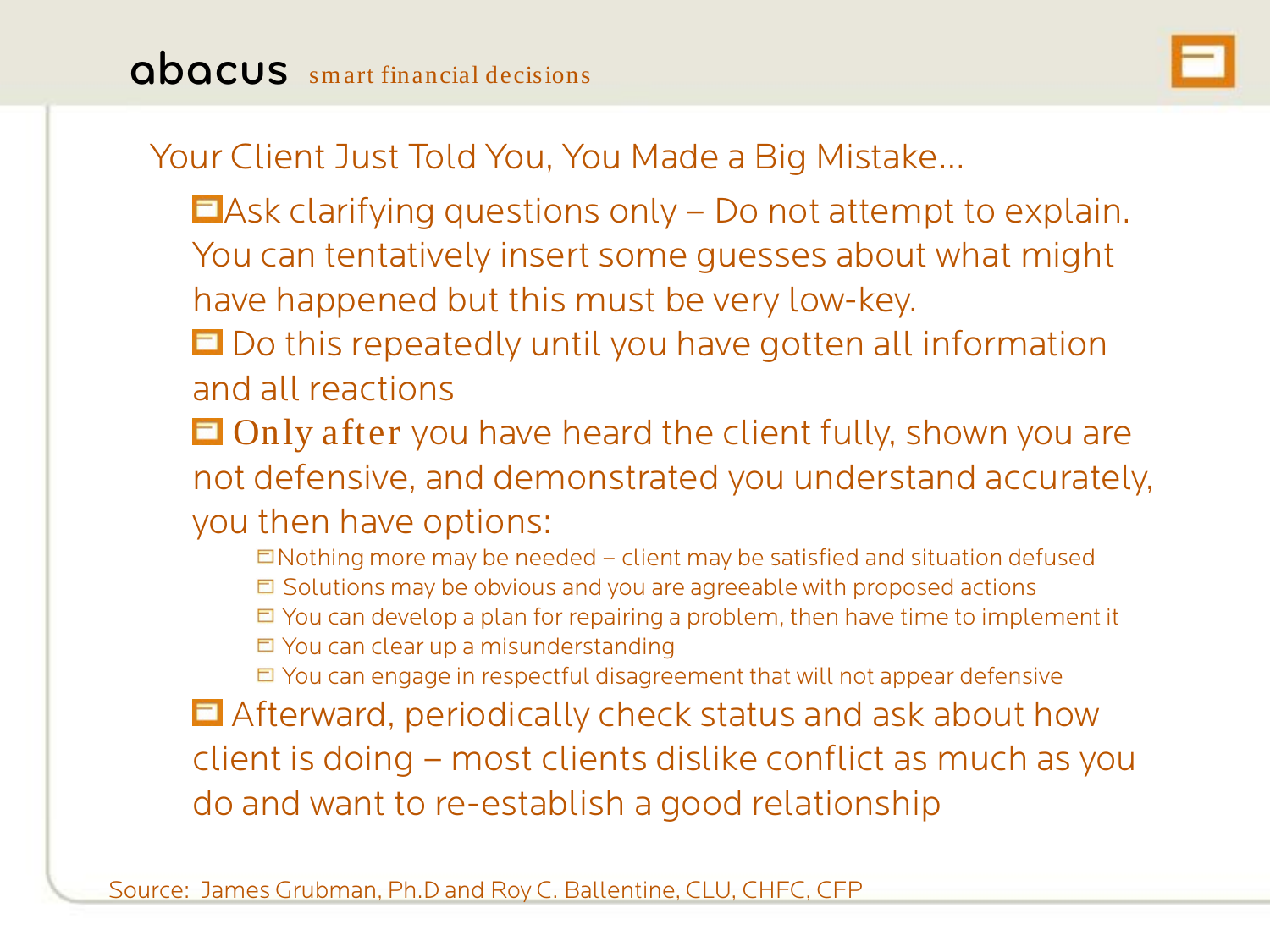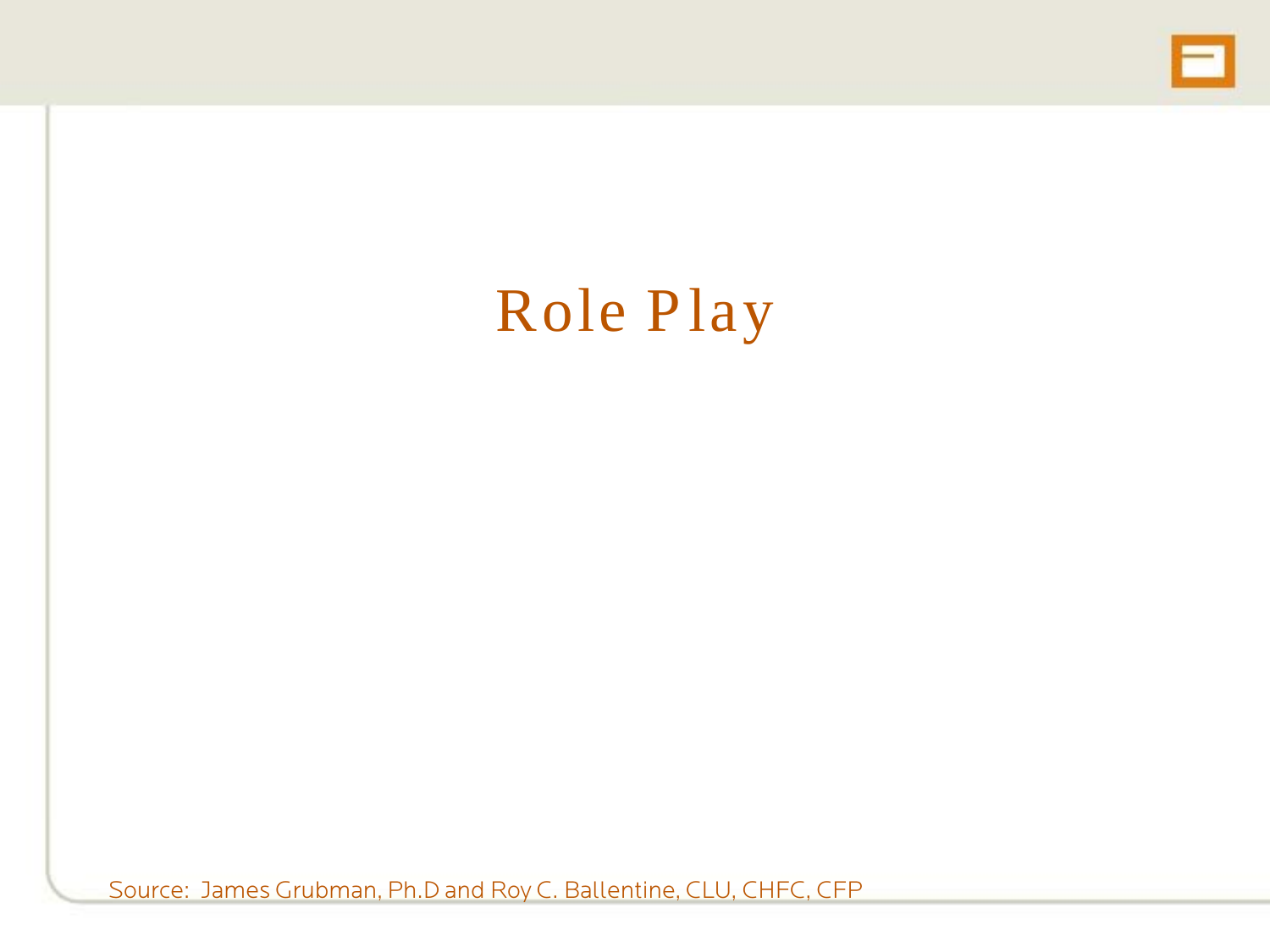

### Managing Your Emotions

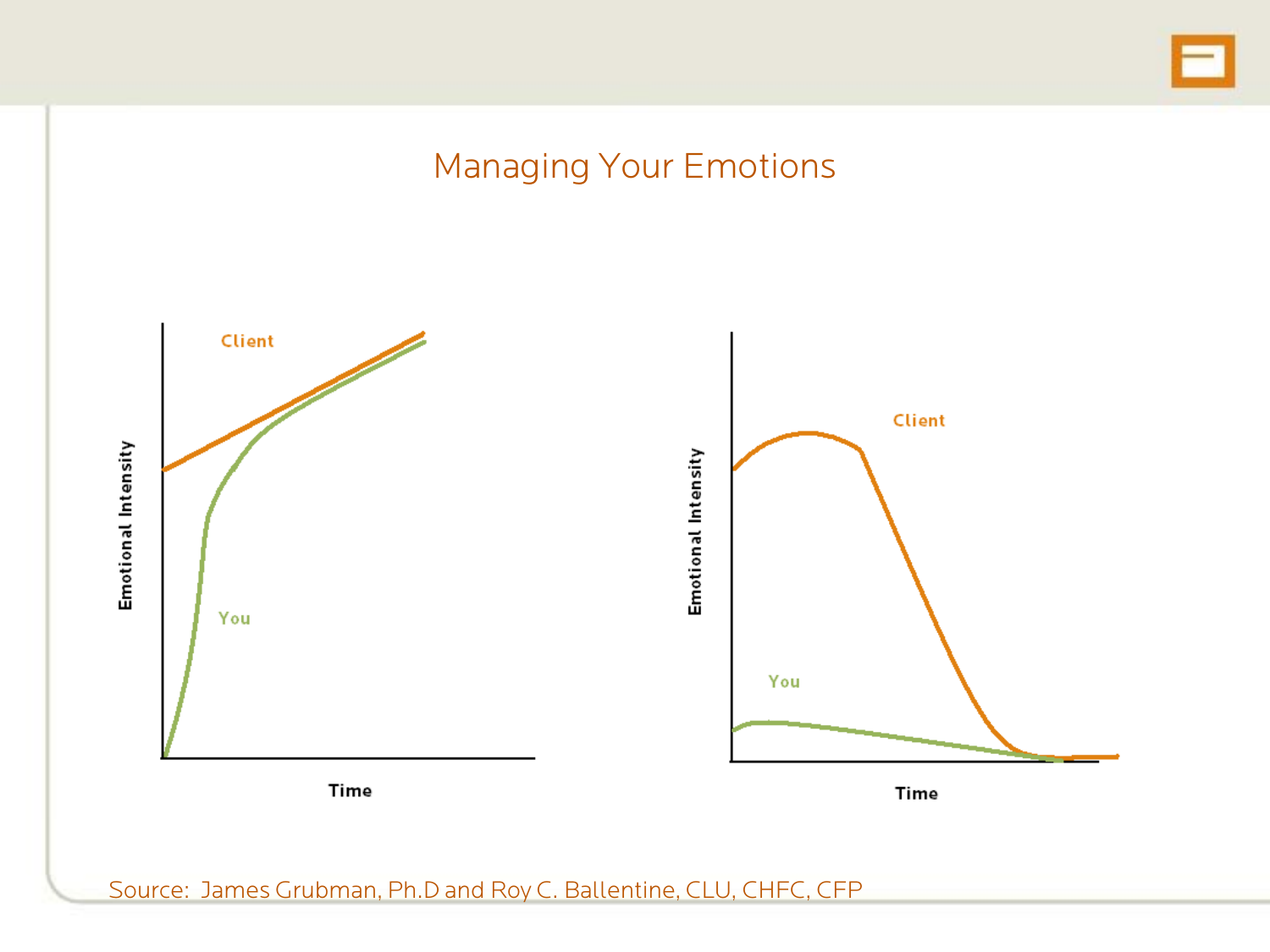

What actually happens during client contact

**E**Strong emotional reactions Embarrassment Shame  $\Box$  Fear – loss of client relationship; loss of job **E** Defensive reactions kick in  $\Box$ Denial Blame others You must learn to counter all of this with  $\Box$  Focusing on listening to what the client is saying  $\Box$ Understanding what the client wants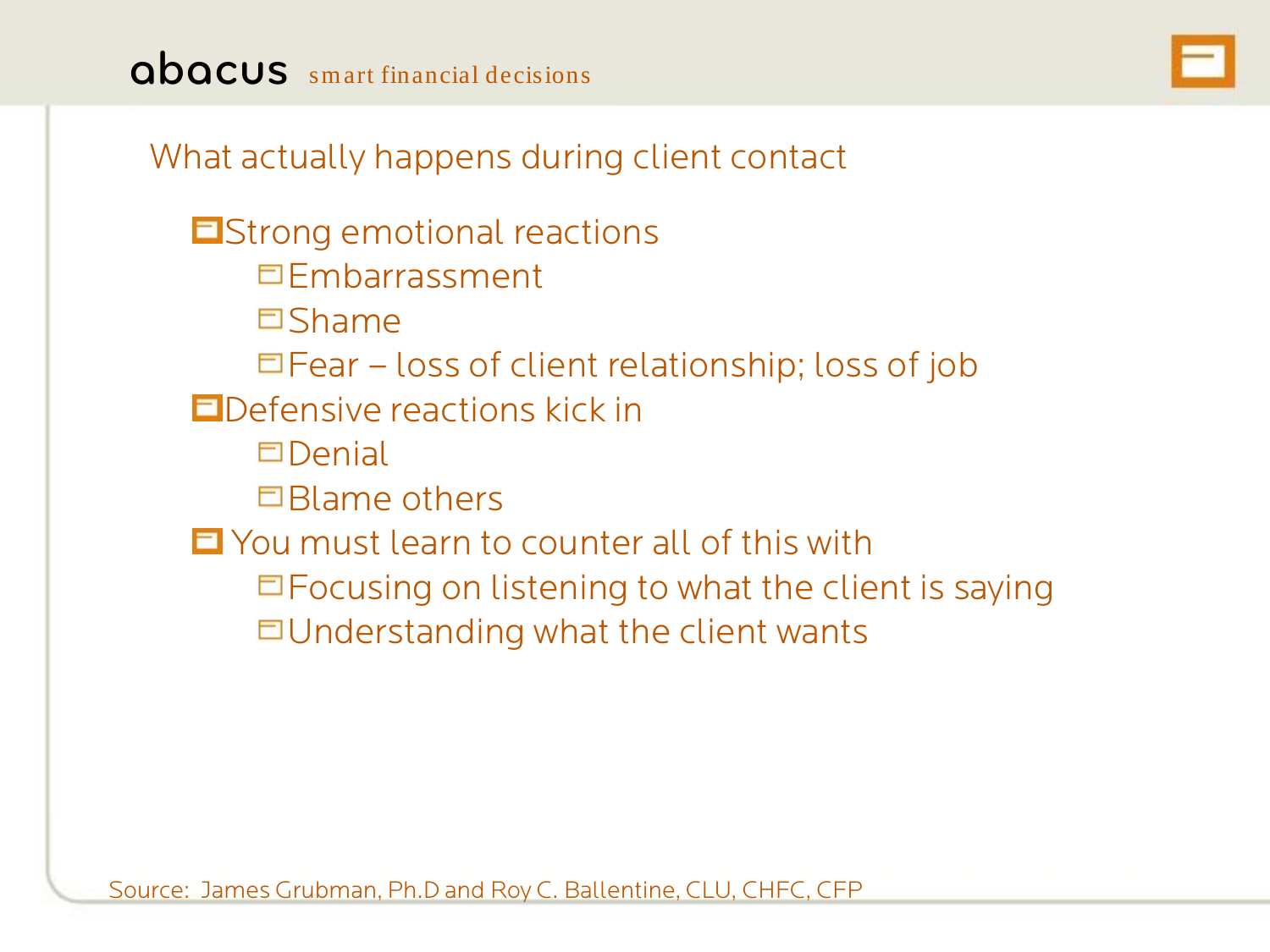#### How to handle mistakes

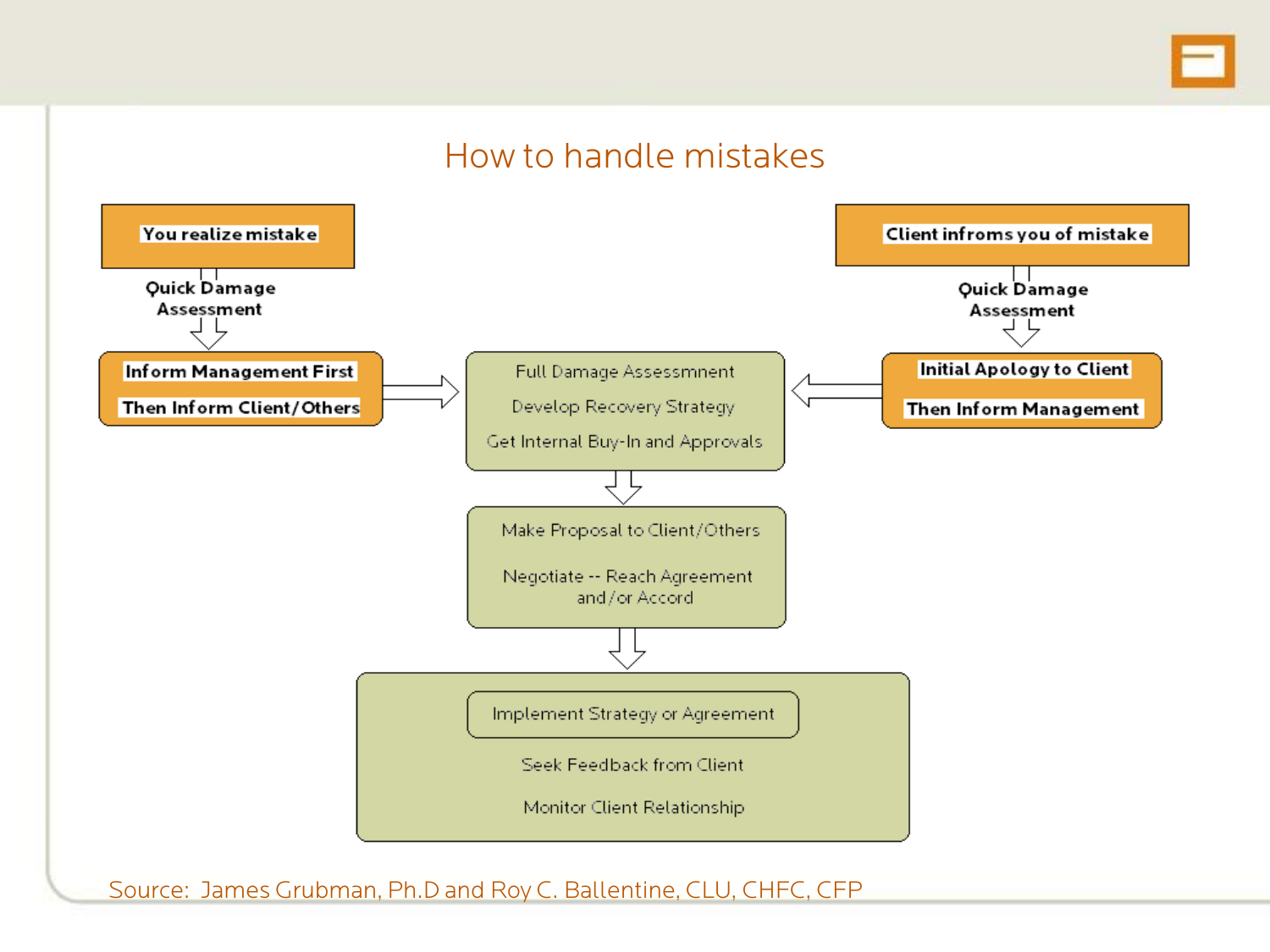

Planning Your Response to Client

 $\Box$  If problem is severe, you may need to...

- $\Box$  Seek legal advice
- □ Notify E&O carrier

**E** Beware

 $\Box$  Advice of most risk management professionals is at odds with client's real needs

Following attorney's advice may increase risk of litigation